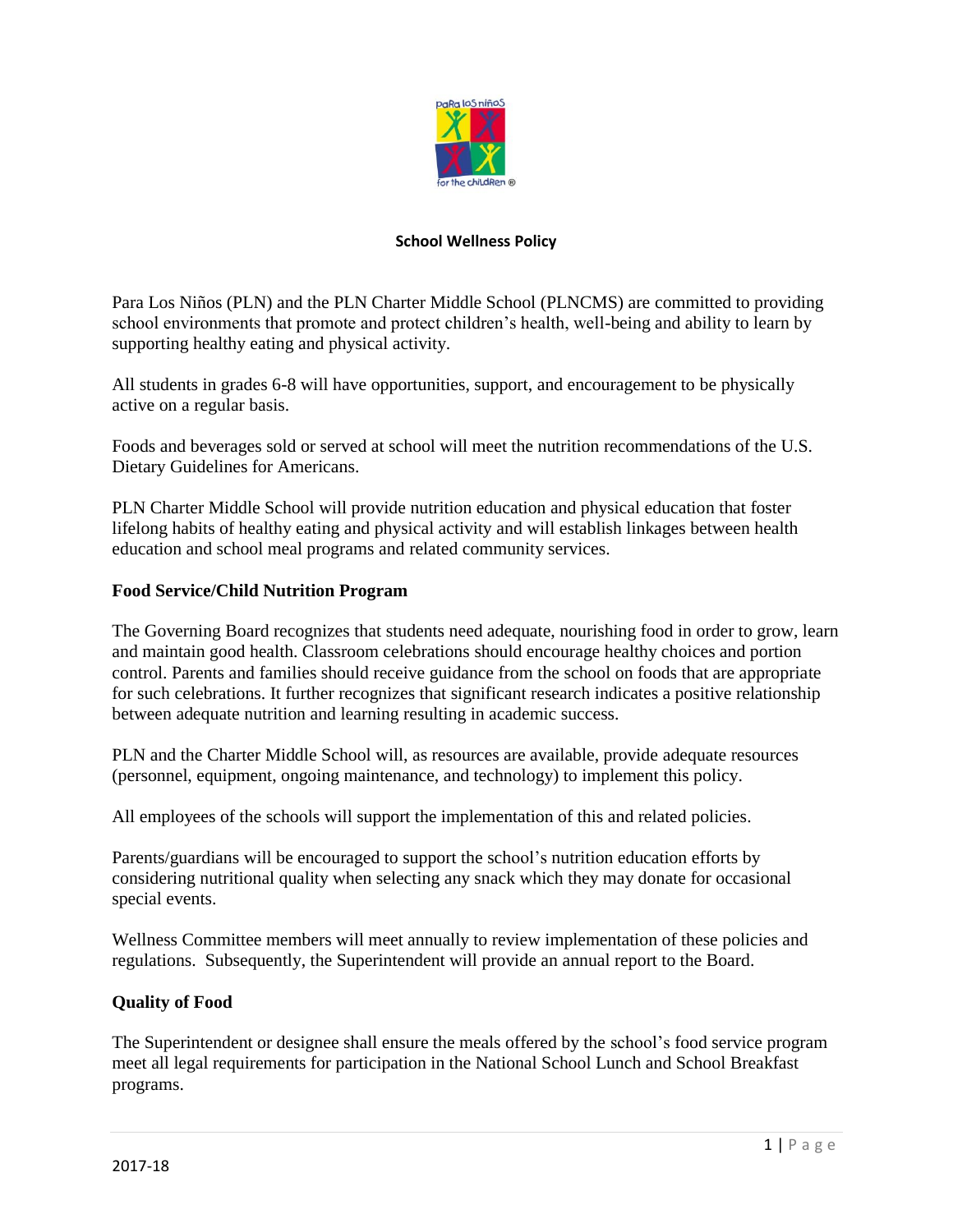The Superintendent or designee shall ensure that food sales by school-related groups and the use of vending machines are in compliance with state and federal law and do not impair student participation in the school's food service program.

Sanitation and safety procedures shall comply with the requirements of the California Uniform Retail Food Facilities Law as set forth in Health and Safety Code 113700-11445.

All food available to students on the Charter Middle School premises during school hours, including food sold by the Food Service Department, through vending machines, and by student sales, will meet or exceed nutritional standards established by state/federal guidelines.

All foods available to students during school hours shall be:

- 1. Selected so as to contribute to student's nutritional well-being and the prevention of disease.
- 2. Prepared in ways that will appeal to students, retain nutritive quality and foster lifelong healthful eating habits.
- 3. Proven to give a variety of healthy choices at all sites including ethnic and cultural favorites.

Students will be involved in the selection, tasting and marketing of healthy foods that appeal to students.

Healthy food choices (fresh fruits and vegetables, whole grains, dairy products) should be promoted in school activities involving staff, students, and community.

#### **Student Access**

The PLNCMS campus will strive to ensure that each student will have access to healthy choices through the development of universal free breakfast offered at the school sites.

Access to fundraising through food sales will be equitable for all classes and/or student organizations.

### **Maintenance of a Healthy Environment**

Drinking water and hand-washing facilities should be conveniently available for students at all times.

The PLNCMS will provide an environment where healthful eating behaviors are the norm and are modeled and reinforced.

Adequate space in a pleasant surrounding will be developed so that students can be encouraged to eat a nutritious lunch.

The superintendent or designee will ensure practices are in place to foster mutual respect between service providers, school personnel and students.

### **Rewards**

PLNCMS will not use foods or beverages, especially those that do not meet the nutrition standards for foods and beverages sold individually, as rewards for academic performance or good behavior,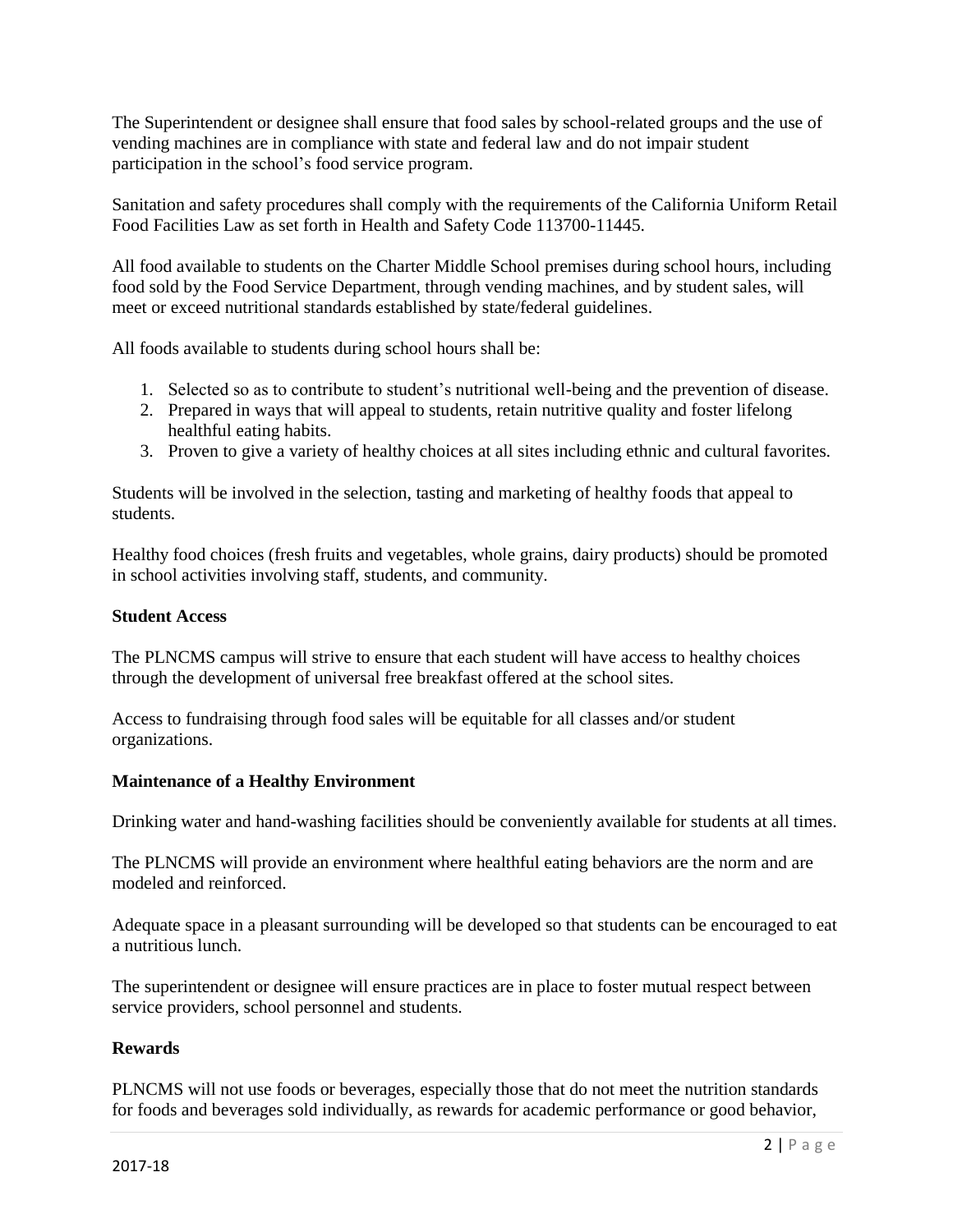and will not withhold food or beverages (including food served through school meals) as a punishment.

# **Celebrations**

PLNCMS will limit celebrations that involve food during the school day to no more than one party per class per month. Each party should include no more than one food or beverage that does not meet nutrition standards for foods and beverages sold individually (above). PLN will disseminate a list of healthy party ideas to parents and teachers.

# **Integrating Physical Activity into the Classroom Setting**

For students to receive the nationally-recommended amount of daily physical activity of at least 60 minutes per day and for students to fully embrace regular physical activity as a personal behavior, students need opportunities for physical activity beyond physical education class (120 minutes every 10 days during the regular school day).

Toward that end, classroom health education will complement physical education by reinforcing the knowledge and self-management skills needed to maintain a physically active lifestyle and to reduce time spent on sedentary activities, such as watching television; Opportunities for physical activity will be incorporated into other subject lessons; and Classroom teachers will provide short physical activity breaks between lessons or classes, as appropriate.

The Governing Board recognizes the benefits of physical activity for student health and academic achievement. The Board desires to provide a physical education program that builds interest and proficiency in movement skills and encourages students' lifelong fitness through physical activity. Besides promoting high levels of personal achievement and a positive self-image, physical education activities should teach students how to cooperate in the achievement of goals.

The Charter Middle School's physical education programs shall include a variety of kinesthetic activities, including team and individual sports, as well as aesthetic movement forms, such as dance**.** 

An appropriate alternative activity shall be provided for students with a physical disability that may restrict excessive physical exertion.

Physical education staff shall appropriately limit the amount or type of physical exercise required of students during air pollution episodes, hot weather or other inclement conditions**.** 

Exemptions: The superintendent or designee may grant temporary exemption from physical education under any of the following conditions:

- 1. The student is ill or injured and a modified program to meet his/her need cannot be provided.
- 2. The student is enrolled for one-half time or less.